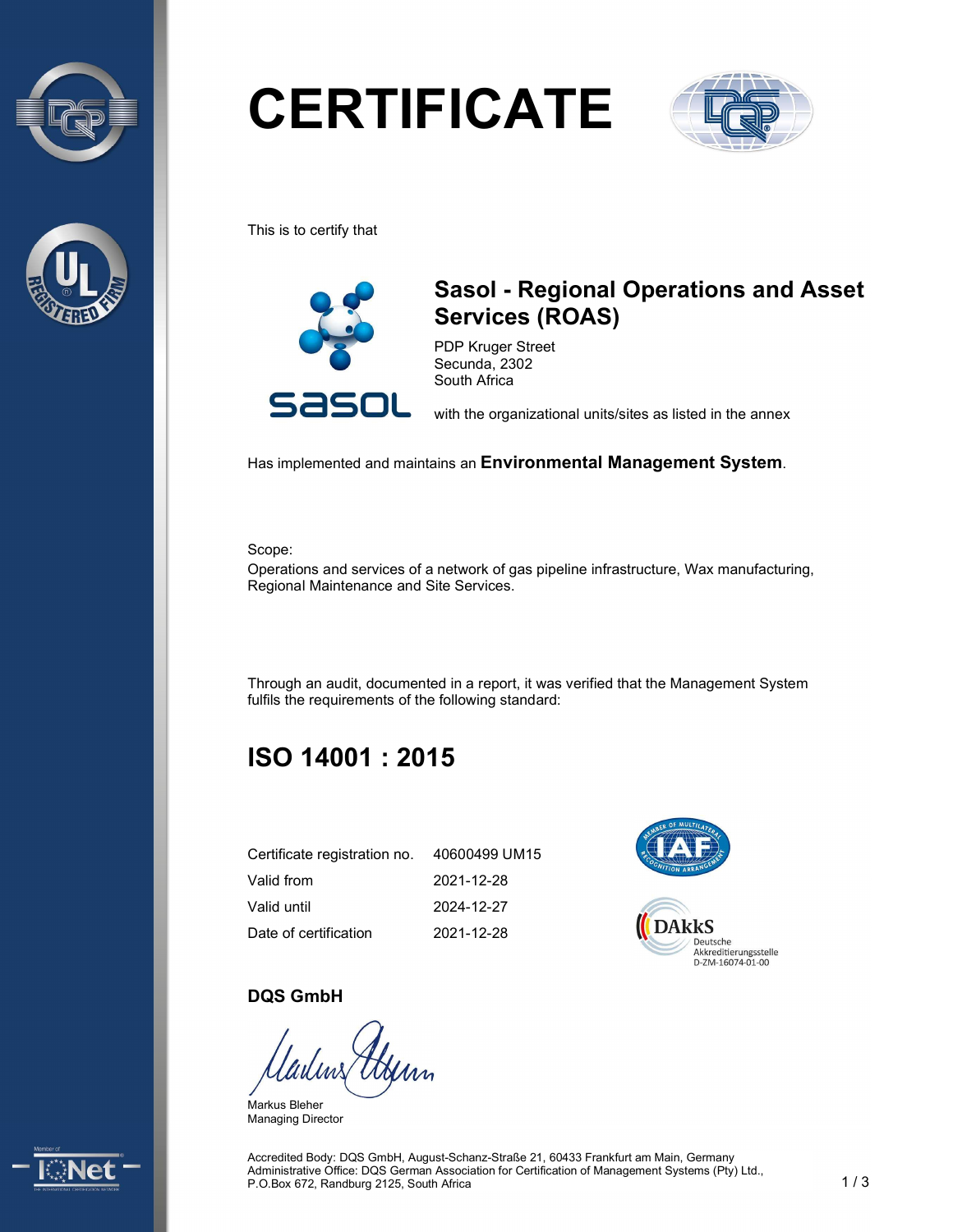



#### Annex to certificate Registration No. 40600499 UM15

### Sasol - Regional Operations and Asset Services (ROAS)

PDP Kruger Street Secunda, 2302 South Africa

Location **Scope** Scope **Scope** 

40603656 Regional Operations and Asset Services - Pipelines Inland Operations 20 Indianapolis Boulevard Raceway Industrial Park Gosforth Park Germiston, 1419 **Gauteng** South Africa

Operations and services of a network of gas pipeline infrastructure, Wax manufacturing, Regional Maintenance and Site Services.

#### 40603657

Regional Operations and Asset Services - ROMPCO Operations Mozambique Parque Industrial de Beluluane Parcela 137 Distrito de Boane Maputo Mozambique

Operations and services of a network of gas pipeline infrastructure, Wax manufacturing, Regional Maintenance and Site Services.

#### 40603658

Regional Operations and Asset Services - ROMPCO Operations RSA 14 Waterlily Crescent Riverside Industrial Park Nelspruit, 1200 South Africa

Operations and services of a network of gas pipeline infrastructure, Wax manufacturing, Regional Maintenance and Site Services.

40603659

Regional Operations and Asset Services - KZN Pipelines and WAX Operations 465 Tara Road **Wentworth** Durban South Africa

Operations and services of a network of gas pipeline infrastructure, Wax manufacturing, Regional Maintenance and Site Services.



This annex (2021-12-28) is only valid in connection with the above-mentioned certificate. 2.2 a and 2.2 a  $\sim$  2.2 a  $\sim$  2.2 a  $\sim$  2.2 a  $\sim$  2.2 a  $\sim$  2.2 a  $\sim$  2.2 a  $\sim$  2.2 a  $\sim$  2.2 a  $\sim$  2.2 a  $\sim$  2.2 a  $\sim$  2.2 a  $\sim$  2.2 a  $\sim$  2.2 a  $\sim$  2.2 a  $\sim$  2.2 a  $\sim$